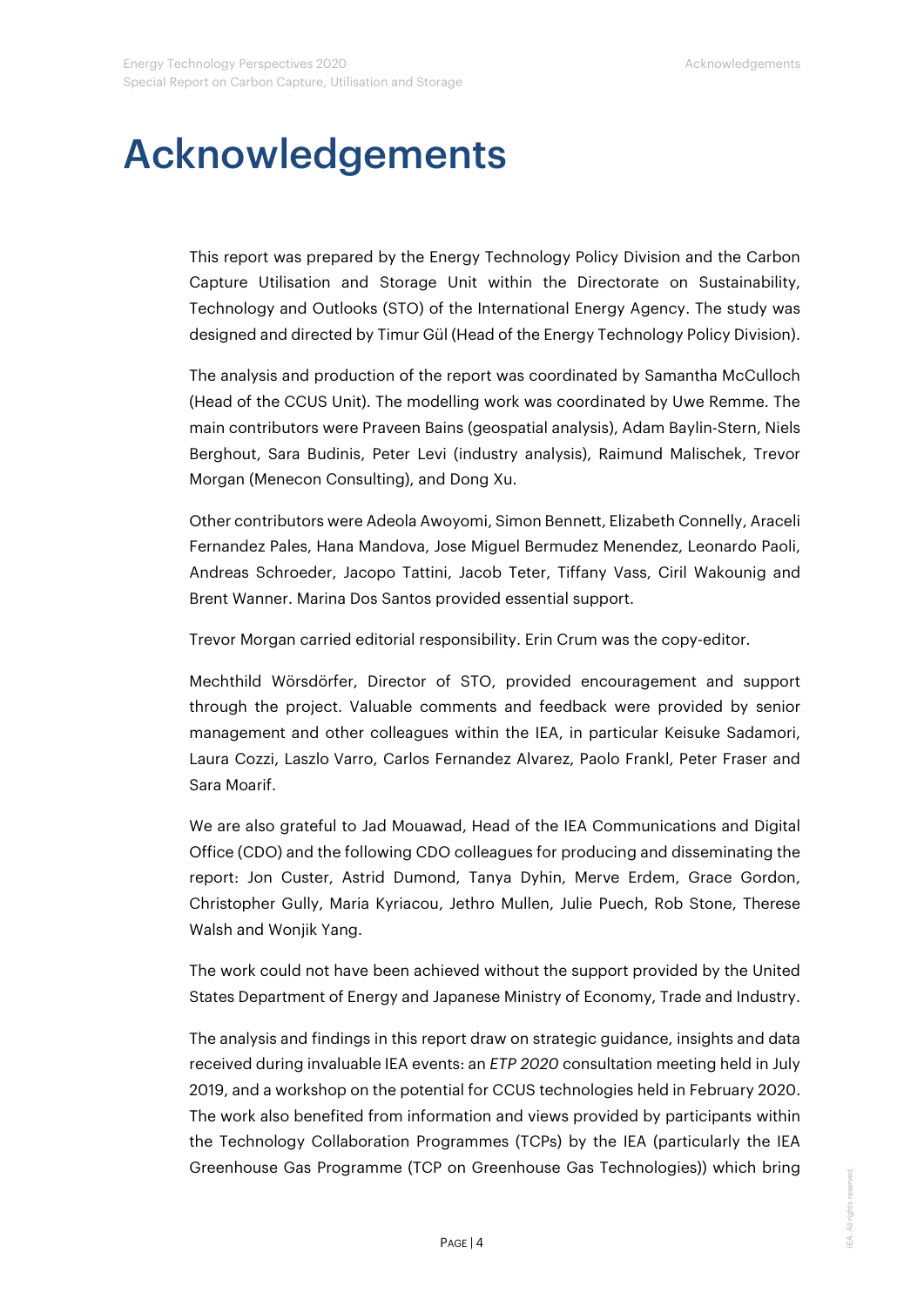together thousands of experts across government, academia and industry from 55 countries in order to accelerate energy technology innovation.

Many experts from outside the IEA provided input, commented on the underlying analytical work and reviewed the report. Their comments and suggestions were of great value. They include:

| Florian         | Ausfelder         | <b>DECHEMA</b>                            |
|-----------------|-------------------|-------------------------------------------|
| Silvian         | <b>Baltac</b>     | <b>Element Energy</b>                     |
| Thomas          | Berly             | <b>ABT Consulting Pty Ltd</b>             |
| Christoph       | <b>Beuttler</b>   | Climeworks                                |
| Simon           | <b>Bittleston</b> | Schlumberger                              |
| Herib           | Blanco            | University of Groningen                   |
| Peng            | Bo                | China University of Petroleum - Beijing   |
| Javier          | Bonaplata         | <b>ArcelorMittal</b>                      |
| Jean-Paul       | <b>Bouttes</b>    | EDF                                       |
| <b>Mick</b>     | <b>Buffier</b>    | Glencore Coal                             |
|                 |                   | <b>Technology Collaboration Programme</b> |
| Keith           | <b>Burnard</b>    | on Greenhouse Gas R&D/IEAGHG              |
| Erin            | <b>Burns</b>      | Carbon180                                 |
| Al              | Collins           | Oxy Low Carbon Ventures                   |
|                 |                   | <b>Technology Collaboration Programme</b> |
| James           | Craig             | on Greenhouse Gas R&D/IEAGHG              |
| Jarad           | <b>Daniels</b>    | U.S. Department of Energy                 |
| Casie           | Davidson          | Pacific Northwest National Laboratory     |
| Bo              | Diczfalusy        | Nordic Energy Research                    |
|                 |                   | <b>Technology Collaboration Programme</b> |
| Tim             | Dixon             | on Greenhouse Gas R&D/IEAGHG              |
| Emrah           | Durusut           | Element Energy                            |
| Ryan            | Edwards           | Oxy Low Carbon Ventures                   |
| Aicha           | El Khamlichi      | <b>ADEME</b>                              |
| Alessandro      | Faldi             | Exxon                                     |
|                 |                   | China University of Mining and            |
| Jingli          | Fan               | Technology                                |
|                 |                   | Chief Scientist of the Australian Federal |
| Alan            | Finkel            | Government                                |
| Sarah           | Forbes            | U.S. Department of Energy                 |
| Fridtjof Fossum | Unander           | The Research Council of Norway            |
|                 |                   | Mercator Research Institute on Global     |
| Sabine          | Fuss              | <b>Commons and Climate Change</b>         |
| Marta           | Gandiglio         | Politecnico di Torino                     |
|                 |                   | <b>Technology Collaboration Programme</b> |
| Monica          | Garcia Ortega     | on Greenhouse Gas R&D/IEAGHG              |
| Oliver          | Geden             | Stiftung Wissenschaft und Politik         |
| James           | Glynn             | <b>University College Cork</b>            |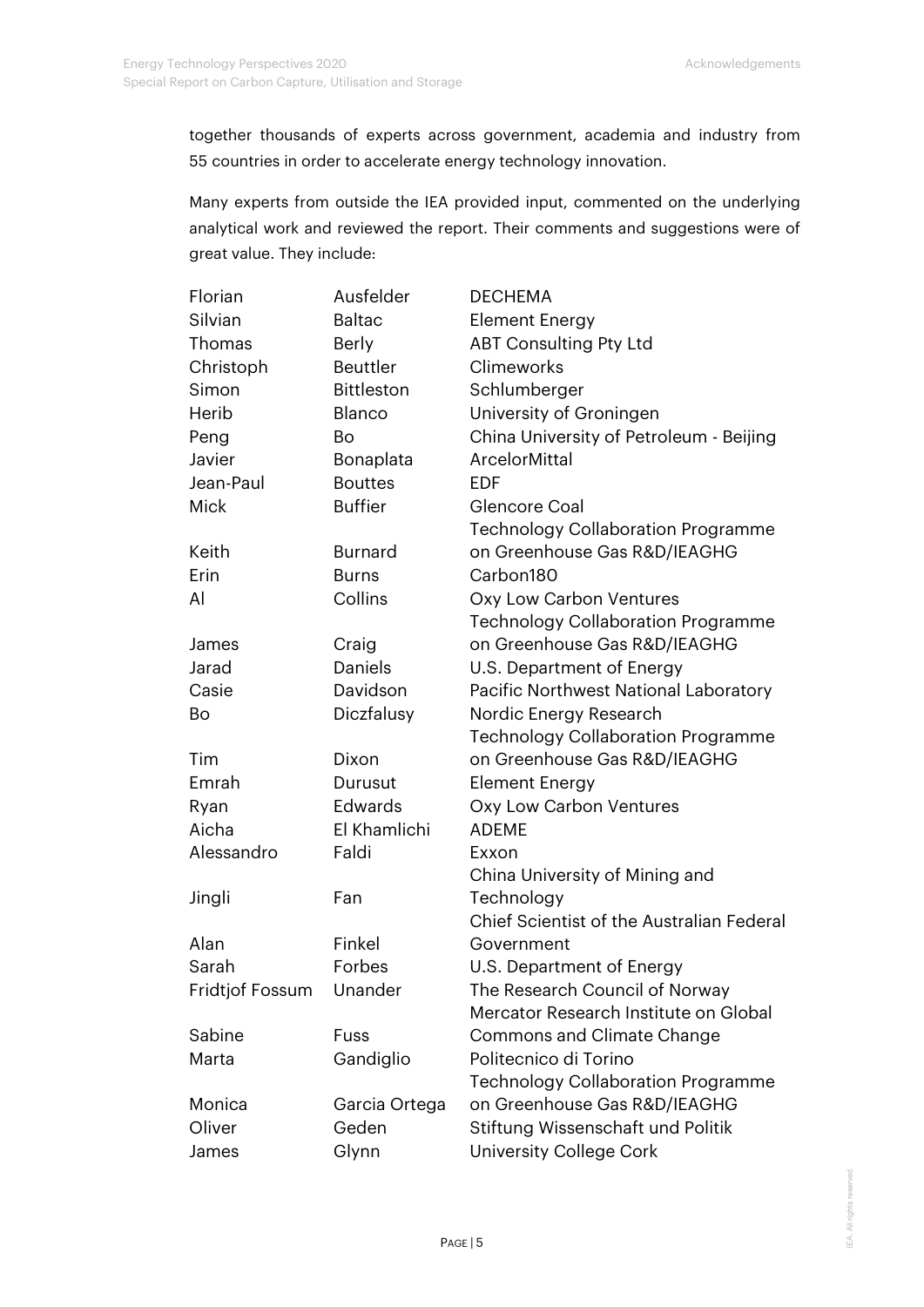| Lukas       | Gutzwiller    | Swiss Federal Office of Energy            |
|-------------|---------------|-------------------------------------------|
| <b>Beth</b> | Hardy         | International CCS Knowledge Center        |
| Jonas       | Helseth       | Bellona                                   |
| Howard      | Herzog        | Massachusetts Institute of Technology     |
| Nakamura    | Hidemi        | <b>Taiheiyo Cement Corporation</b>        |
| Geoffrey    | Holmes        | <b>Carbon Engineering</b>                 |
|             |               | Mitsui & Co. Global Strategic Studies     |
| Takashi     | Hongo         | Institute                                 |
| Edmund      | Hosker        | Hosko Ltd                                 |
| Nigel       | Jenvey        | Gaffney, Cline & Associates               |
| <b>Nils</b> | Johnson       | Electric Power Research Institute         |
| Hans        | Jorgen Vinje  | Gassnova                                  |
|             |               | Research Institute of Innovative          |
| Teruhiko    | Kai           | Technology for the Earth                  |
| Anhar       | Karimjee      | U.S. Department of Energy                 |
|             |               | Research Institute of Innovative          |
| Yoichi      | Kaya          | Technology for the Earth                  |
| Jordan      | <b>Kearns</b> | Independent consultant                    |
|             |               | <b>Technology Collaboration Programme</b> |
| Jasmin      | Kemper        | on Greenhouse Gas R&D/IEAGHG              |
| Christian   | Kjaer         | Nordic Energy Research                    |
| Moonhyun    | Koh           | Soongsil University in Seoul, Korea       |
| Arthur      | Lee           | Chevron                                   |
| Xiaochun    | Li            | <b>Chinese Academy of Sciences</b>        |
|             |               | United Kingdom Department for             |
| Will        | Lochhead      | Business, Energy and Industrial Strategy  |
|             |               | Clean Coal Centre Technology              |
| Toby        | Lockwood      | <b>Collaboration Programme</b>            |
|             |               | <b>Global Cement and Concrete</b>         |
| Claude      | Lorea         | Association                               |
| Volkmar     | Lottner       | Independent Consultant                    |
| lain        | Macdonald     | Oil and Gas Climate Initiative, Shell     |
| Claude      | Mandil        | <b>Former IEA Executive Director</b>      |
| Sean        | McCoy         | University of Calgary                     |
|             |               | Norwegian Ministry of Petroleum and       |
| Egil        | Meisingset    | Energy                                    |
| Roberto     | Millini       | Eni                                       |
| Simone      | Mori          | Enel Group                                |
| Peter       | <b>Morris</b> | Minerals Council of Australia             |
| David       | Nevicato      | Total                                     |
| Tidjani     | <b>Niass</b>  | Saudi Aramco                              |
| Wei         | Ning          | <b>Chinese Academy of Sciences</b>        |
|             |               | New Energy and Industrial Technology      |
| Makoto      | Nunokawa      | Development Organization                  |
| Manuela     | Ojan          | Italcementi Group                         |